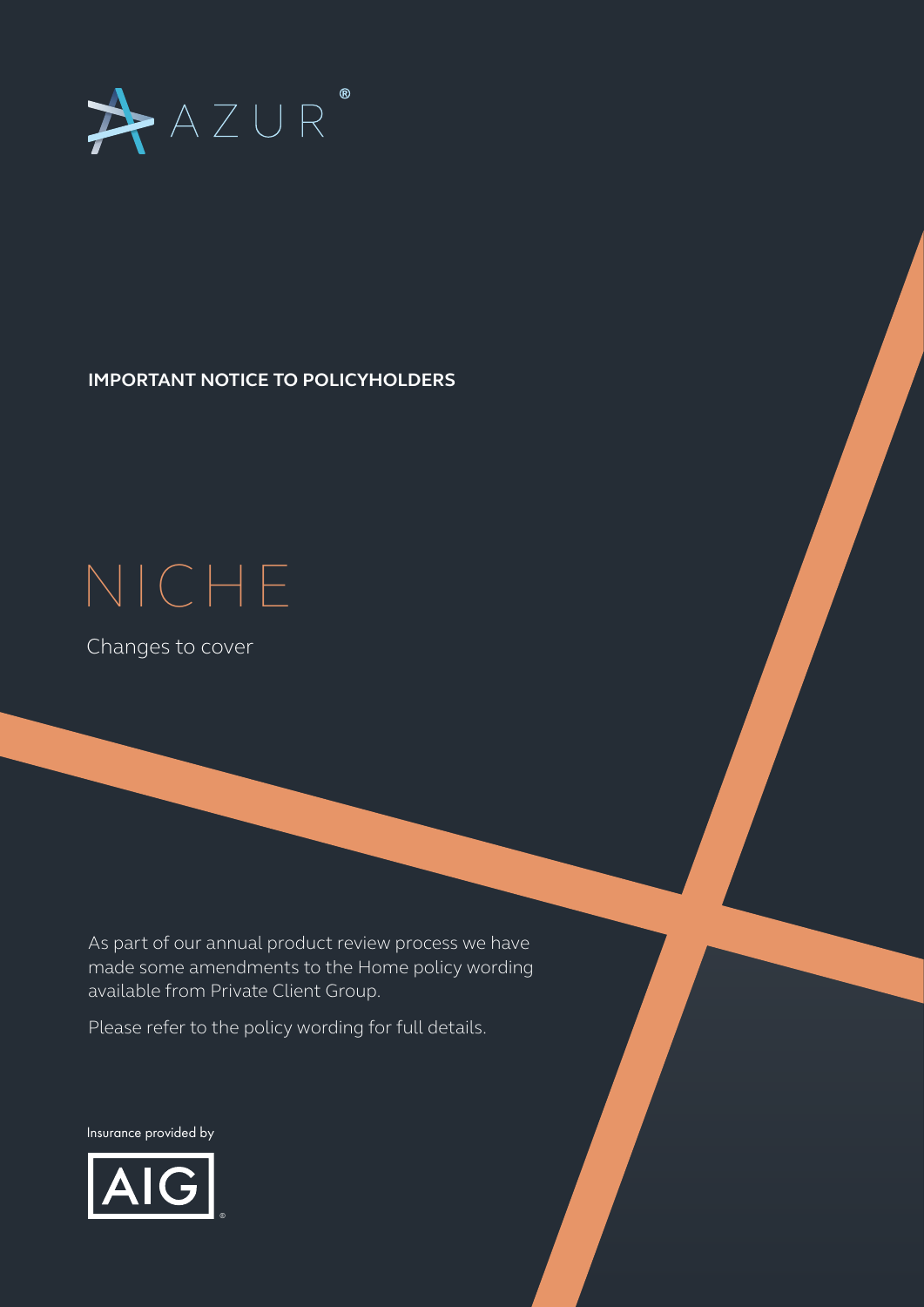## SUMMARY OF CHANGES TO NICHE COVER

| Change                                                                                                                                                                                                                    | <b>Section</b>                                                                                         | Why are we making this change                                                                                |
|---------------------------------------------------------------------------------------------------------------------------------------------------------------------------------------------------------------------------|--------------------------------------------------------------------------------------------------------|--------------------------------------------------------------------------------------------------------------|
| Definition of 'You, your and yours' does<br>not apply to Section VI Family Plus<br>Legal Expenses                                                                                                                         | Part I - Definitions                                                                                   | Clarification that the definition under<br>Section VI takes precedent                                        |
| Change of telephone number for<br>Family Plus Legal Expenses claims                                                                                                                                                       | Part II - Making a Claim                                                                               | Update                                                                                                       |
| Removal of Identity Fraud from Liability<br>section                                                                                                                                                                       | Part V - Liability, D. Additional Covers                                                               | This cover is now under Part VI Family<br>Plus Legal Expenses                                                |
| Reference to DAS Law Limited<br>removed                                                                                                                                                                                   | Part VI - Family Plus Legal Expenses                                                                   | DAS no longer use DAS Law limited<br>for legal advise services                                               |
| New definition of Identity theft                                                                                                                                                                                          | Part II - Family Legal Expenses,<br>A. Special Definitions in Part VII                                 | Update for new legal expenses cover<br>in this section                                                       |
| New definition of 'You/Your'                                                                                                                                                                                              | Part VI - Family Plus Legal Expenses,<br>A. Special Definitions in Part VII                            | Clarification that the definition under<br>Section VII takes precedent over the<br>main definition in Part I |
| Removing exclusion for any claim<br>arising from or relating to any Transfer<br>of Undertakings (Protections of<br>Employment) Regulations 2006 or the<br>Transfer of Employment (Pension<br>Protection) Regulations 2005 | Part VI - Family Plus Legal Expenses,<br>C. Insured Incidents, 1. Employment<br>Disputes               | No longer relevant                                                                                           |
| Reducing the minimum amount under<br>dispute to £100 inc. VAT                                                                                                                                                             | Part VI - Family Plus Legal Expenses,<br>C. Insured Incidents, 2. Contract<br>Disputes                 | Updated cover                                                                                                |
| Buying and selling your home added<br>to cover                                                                                                                                                                            | Part VI - Family Plus Legal Expenses,<br>C. Insured Incidents, 2. Contract<br>Disputes                 | Updated cover                                                                                                |
| Reducing the minimum amount under<br>dispute to £100 inc. VAT                                                                                                                                                             | Part VI - Family Plus Legal Expenses,<br>C. Insured Incidents, 5. Property<br>protection               | Updated cover                                                                                                |
| Remove requirement to pay the first<br>£250 for legal nuisance or trespass                                                                                                                                                | Part VI - Family Plus Legal Expenses,<br>C. Insured Incidents, 5. Property<br>Protection               | Updated cover                                                                                                |
| Carrying out activities in relation to<br>identity theft added to cover                                                                                                                                                   | Part VI - Family Plus Legal Expenses,<br>C. Insured Incidents, 7. Jury service<br>and court attendance | Updated cover                                                                                                |